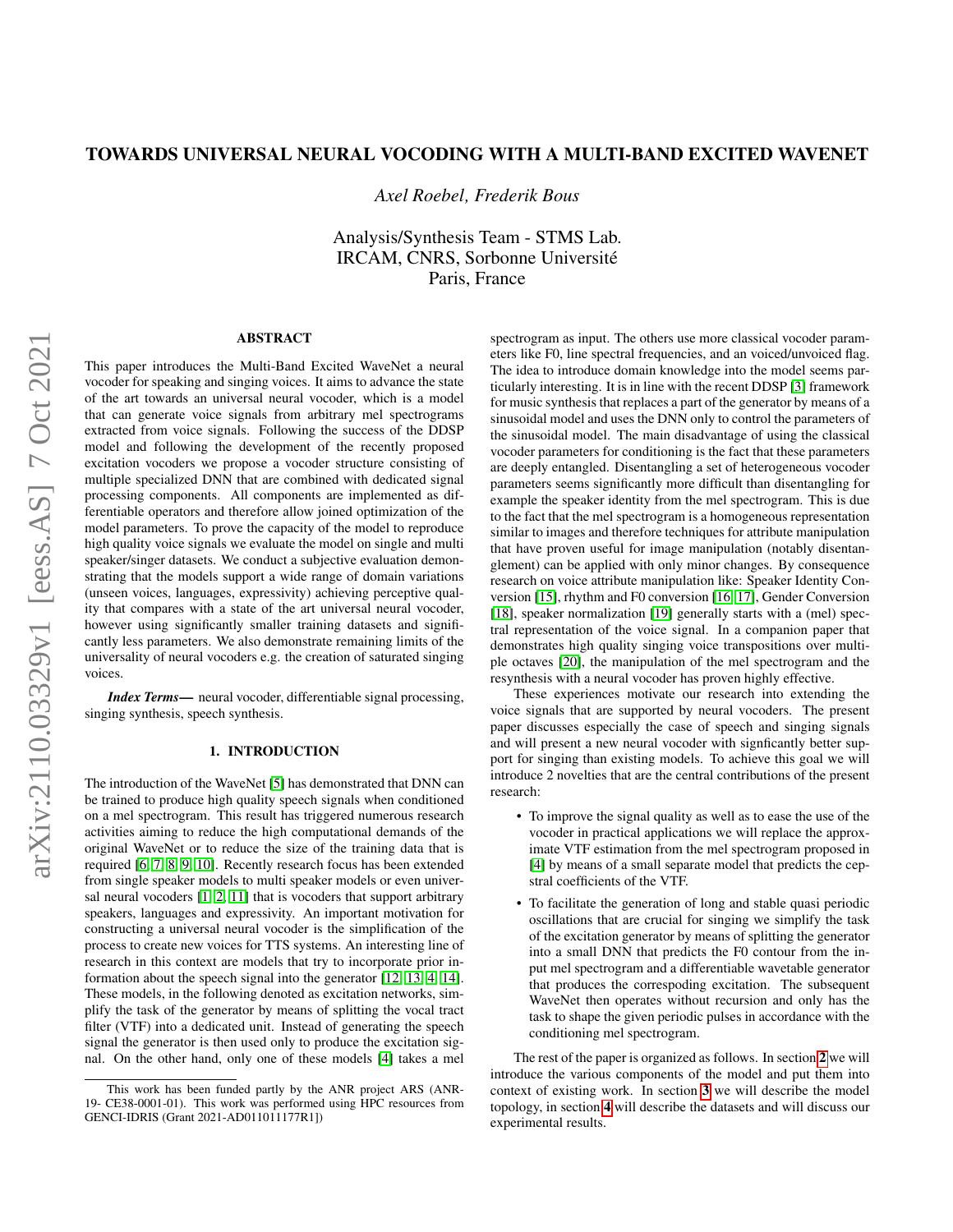#### 2. MODEL COMPONENTS

<span id="page-1-0"></span>The present section will discuss the structure of the proposed neural vocoder that we denote as multi band excited WaveNet. We will notably discuss relations with existing work. The fundamental idea of the present work follows and extends the arguments in [\[12,](#page-4-9) [13,](#page-4-10) [4,](#page-4-11) [14\]](#page-4-12) that the excitation networks with objective to simplify the task of the WaveNet generator by means of removing the VTF from the generator output. Similar to [\[4\]](#page-4-11) we use the mel spectrogram to represent the acoustic features. The following section describes the proposed contributions in more details.

# 2.1. VTF generation

[\[4\]](#page-4-11) proposes to recover an approximate all-pole representation of the VTF by means of first converting the log amplitudes in the mel spectrogram to linear amplitudes and then applying the pseudo-inverse of the mel filter bank to recover an approximation of the linear amplitude spectrum from which an all-pole model of the envelope can be obtained. It is well known known however that all-pole estimation from harmonic spectra is subject to systematic errors [\[21\]](#page-4-20). To counter these systematic errors the generation of the VTF by means of an auxiliary DNN seems a preferable option. Here we propose to use an auxiliary DNN that predicts a cepstral representation of the VTF. This prediction is cheap because it is performed frame wise and operates therefore with a small samplerate. We limit the model to predict causal cepstral coefficients, so that the resulting VTF will be minimum phase [\[22\]](#page-4-21).

Whether we use all-polse VTF or cepstral representations, in both cases when we predict the VTF from the Mel spectrogram we encounter the question of the gain coefficients. If we do not constrain the VTF we create a gain ambiguity because any gain in the VTF can be compensated by a inverse gain in the excitation generator. We therefore decide to force the cepstral model to have zero gain.

### <span id="page-1-3"></span>2.2. Wavetable based excitation generation

The existing excitation networks all use a WaveNet or more generally a DNN to create the quasi periodic excitation. In our experiments notably for singing signals we noticed that the generation of a stable quasi periodic excitation is a difficult problem for the generator. For our neural vocoder we therefore decided to create a quasi periodic excitation and pass this excitation together with a white noise signal through the WaveNet. Given the F0 contour is already correct the WaveNet now serves only create the appropriate pulse form and the balance between the deterministic and stochastic components.

Predicing the F0 from the mel spectrum has turned out to be rather simple. For the generation of the quasiperiodic excitation we decided to use wavetable synthesis aiming to create an excitation that is approximately white so that all harmonics are already present. The problem here is that the number of harmonics depends on the F0. To ensure the time varying number of harmonics we create N wavetables for  $N$  different F0 ranges (n=5 for the present study). The band limited pulses for each of the  $N$  wavetables are generated in the spectral domain depending on the F0 range such that even for the maximum F0 for that a avtable entry will be used no aliasing takes place. The wavetable synthesis are always performed in parallel and the final excitation is generated by means of linearly interpolating only two of the  $N$  available wavetables. The whole process is implemented to run on the GPU. The wavetable positions  $P_k$  that need to be sampled to ensure the correct F0 contour are

$$
P_k = N(\sum_{i=0}^k (F_k/R) \, \%\, 1),\tag{1}
$$

where the N is the size of the wavetable,  $F_k$  the F0 contour in Hz and R the samplerate in Hz. Because  $F_k$  is a continuous variable the values to be taken from the wavetable will not fall onto the grid of values stored in the tables. For the gradient to pass through the wavetable into the F0 predictor it is important that the positions  $P_k$ are not quantized! Instead the values to be output from the wavetable need to be linearly interpolated.



<span id="page-1-2"></span>Fig. 1. MBExWN schematic generator: Green boxes are DNN models, yellow boxes are differentiable operators, red ovals are losses. The numbers below the boxes specify the output dimensions of the box in the format time x channels (batch dimension not shown).

### 3. MODEL TOPOLOGY

<span id="page-1-1"></span>The overall schematic diagramm of the MBExWN generator is shown in fig. [1.](#page-1-2) The diagram represents the flow of a single frame of a mel spectrogram with 80 channels. Each block dispays the output dimensions it would produce for the single spectral frame. The signal flow will be discussed in more detail below.

The input Mel spectrogram enters three subnets: First the F0 subnet that produces an F0 sequence with upsampling factor 100. The sequence of layers of the F0 predictor is specified in terms of layer type (C:Conv1D, L:linear upsamling) followed by a short parameter spefication. The Conv1D layer parameters are given as kernel size x number of filters optionally followed by an upsamplingfactor. If given the upsampling performed by means of reshaping channels into time dimension. As an example consider the layer specification C:3x240x2. This would be implemented by means of a Conv1D layer with kernel size 3 and 120 channels followed b a reshape operation that upsamples by factor 2 by means of folding every other channel into time direction. The linear interpolation layer L is a Conv1d layer with precopted parameters that performes upsampling. The only paramter here is the upsampling factor.

The F0 net specfication is then as follows: C:3x150, C:3x300x2, C:5x150, C:3x120, C:3x600x5, C:1x120, C:3x500x5, C:1x100, C3:50,L:2

The activation functions in the F0 predictor are all relu and are situated after each convolutional layer. The only excpetion here is the last layer that uses a soft sigmoid as activation function. The output vector is then offset and scaled to the desired F0 range. In the presetn model this range is 45Hz-1400Hz. After this operation the F0 contour passes through the wavetable generator described in section [2.2](#page-1-3). It follows a reshape operation and a concatenation of a white noise signal duplicating the size of the excitaion signal. The basic excitation signal then enters the pulse shaping WaveNet. This WaveNet is following the classical configuration using gated tanh activations and kernel size 3. It consists of 2 blocks of 5 layers, having 240 or 320 channels for single or multi voice models.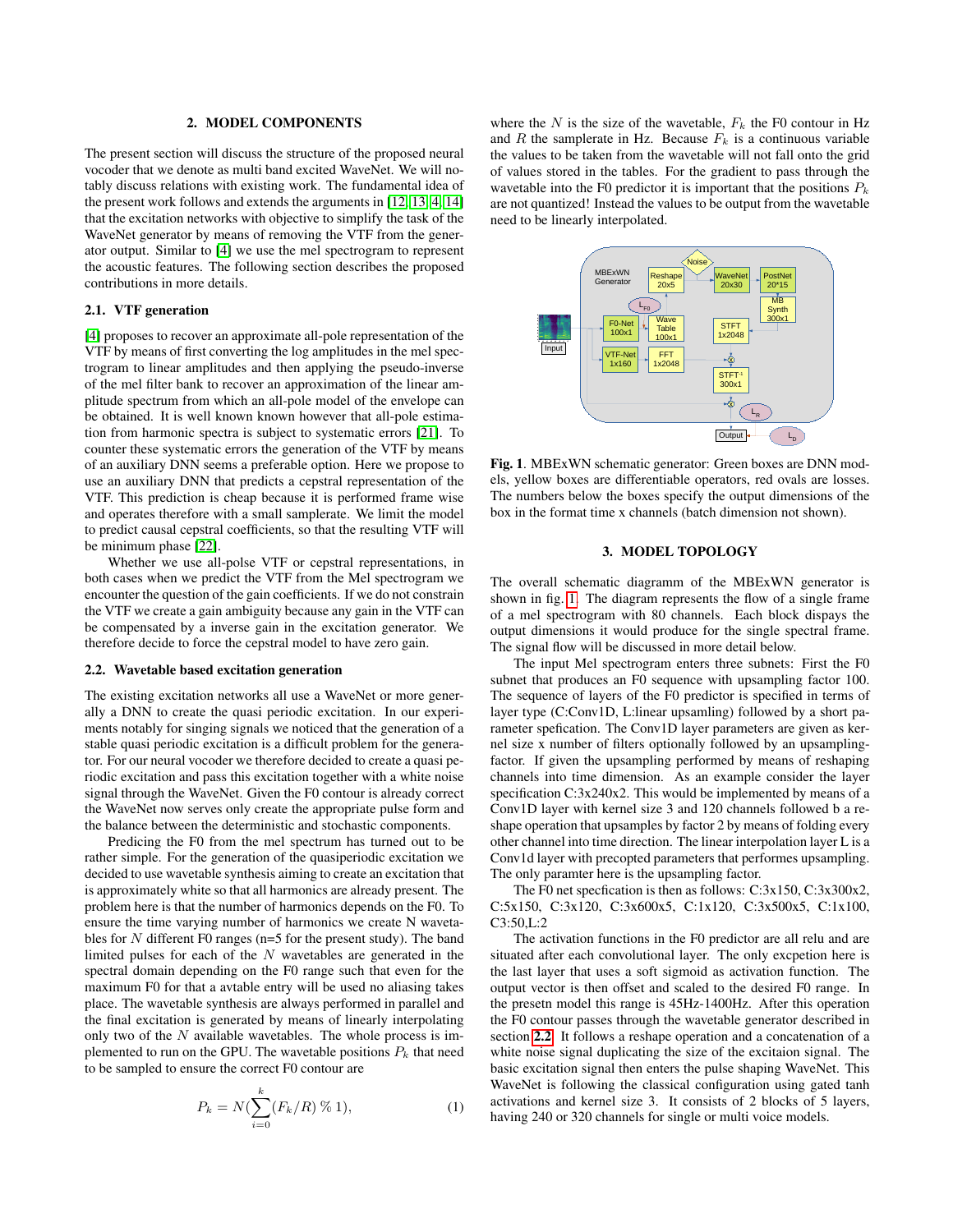The PostNEt is a single Conv1D layer that reduces the channel size from 30 to 15 to adapt the WaveNet output for the subsequent a PQMF [\[10\]](#page-4-5) synthesis filter with 15 bands.

The VTF predictor is again a CNN with the specification: C:3x400, C:1x600, C:1x400, C:1x400, C:1x160.

Activations functions are relu after all but the last convolutional layer. The final layer does not have any activation function and passes directly into a real valued FFT operator to produce a minimum phase spectral envelope [\[22\]](#page-4-21).

VTF and excitation signal produced by the PostNet are multiplied in the spectral domain to produce the final speech signal. The STFT parameter are copied from the parameters used for creating the mel spectrogram.

### 4. EXPERIMENTS

<span id="page-2-0"></span>For the following experiments we used 4 databases. The first is the LJSpeech single speaker dataset [\[23\]](#page-4-22) denoted as *LJ* in the following. The second, denoted as *SP*, is a multi speaker dataset composed of VCTK [\[24\]](#page-4-23), PTDB [\[25\]](#page-4-24) and AttHack [\[26\]](#page-4-25) datasets. The *SP* dataset contains approximately 45h of speech recorded from 150 speakers. For singing voice experiments we used a single singer dataset containing a greek byzantine singer [\[27\]](#page-4-26) denoted as *DI* and for the multi singer model a database composed of the NUS [\[28\]](#page-4-27), SVDB [\[29\]](#page-4-28), PJS [\[30\]](#page-4-29), JVS, [\[31\]](#page-4-30) and Tohoku [\[32\]](#page-4-31) datasets, as well as an internal datasets composed of 2 pop, 6 classical singers. This dataset contains about 27h of singing recordings from 136 singers. The last dataset will be denoted as *SI*.

All database recordings were resampled to 24kHz. All voice files were annotated automatically with F0 contours using the FCN estimator [\[33\]](#page-4-32). We emploi the noise separation algorithm described in [\[34\]](#page-4-33) to separate deterministic and noise components and calculate the noise/total energy balance over 4 periods of the F0. We annotate segments with more than 50% of the energy in the noise component as unvoiced.

For the optimization we use Adam optimizer [\[35\]](#page-4-34) with learning rate  $lr = 1e - 4$ .. The decay rate parameters are  $\beta_1 = 0.9$ ,  $beta_2 =$ 0.999, for training without discriminator and  $\beta_1 = 0.5$ ,  $beta_2 = 0.5$ for training with discriminator. Batch size is always 40, and the segment length is appoximately 200ms.

As objective functions we use the following loss functions. The first loss is the f0 prediction loss given by

<span id="page-2-1"></span>
$$
L_{F0} = \left(\sum_{k \in K} ||F_k - \hat{F}_k||\right) / \sum_k 1. \tag{2}
$$

 $F_k$  is the target F0 and  $\hat{F}_k$  are the predicted value at time sample position  $k \in K$  and K is the set of points that are annotated as voiced and further than 50ms away from a voiced/unvoiced boundary. For these unambiguously voiced sections the F0 predictor can be optimized using only the prediction error.

The second loss is a multi resolution spectral reconstruction loss similar to [\[2\]](#page-4-7). It is composed of two terms the first one calculated as normalized linear magnitude differences and the second as log amplitude differences.

$$
L_A = |||S| - |\hat{S}|||_2 / |||S|||_2, \text{and} \tag{3}
$$

$$
L_L = \frac{1}{KM} || \log(S) - \log(\hat{S}) ||_1.
$$
 (4)

Here  $S$  and  $\hat{S}$  are the magnitudes of the STFT of the target and generated signals and  $K$  and  $M$  are the number of frames and the number of bins in the STFT matrices.

The final reconstruction loss is then the mean of the reconstruction losses obtained for the different resolutions

$$
L_R = \left(\sum_j (L_{A,j} + L_{L,j})\right) / \sum_j 1.
$$
 (5)

where  $j$  runs over the resolutions. For the folloiwn gexperiements we used STFT with window size in seconds given by  $M \in$ [.02, 0.0375, 0.075], and hop size in seconds  $H \in [0.00375, 0.0075, 0.015]$ .

The reconstruction loss is used as objective function for the pulse shaping WaveNet and for the F0 predictor around voiced unvoiced boundaries (more precisely within 50ms of these boundaries within voiced segments, and within 20ms of these boundaries in unvoiced segements). In these transition areas we expect the F0 annotation to be less reliable and not sufficient to create optimal resynhesis performance. Therefore here we optimize the F0 predictor as part of the generator.

Finally, when training with the discriminator loss  $\mathcal{L}_D$  we use exactly the same discriminator configuration and loss as [\[2\]](#page-4-7). The only difference is that we only use 2 discriminator rates. The first one working on the original samplerate and the second after average pooling of factor 4. We motivate the decision to drop the last discriminator with the fact that the stability of the periodic oscillations is already ensured by the excitation model and therefore the discrinminator is only needed to evaluate the pulse form and the balance between deterministic and stochastic signal components.

For each model we first pretrain the F0 prediction model over 100k batches using only the eq. [\(2\)](#page-2-1) as objective function. Pretraining the F0 predictor reliably achieves prediction errors below 3Hz. We wont further discuss these. As a next step we pretrain the full generator strtaing with the pretrained F0 model loaded. Pretraining of the generator runs for 200k batches. To create a generator without using adversarial loss we continue training the generator for further 400k iterations. When training with adversarial loss we load the discriminator after the 200k training steps for the generator and train with discriminator for further 800k batches.

#### 4.1. Perceptual Evaluation

In the following section will compare different models and configurations. We will denote these using a code structured like: TXC. Here T will be replaced by the model type using the following shortcuts: MW: multi band excited WaveNet introduced here, MMG: multi band melgan from [\[10\]](#page-4-5), UMG universal melgan vocoder from [\[2\]](#page-4-7). The further codes will be used only for the MW models, where *X* is either U for multi voice (universal) models or S for single voice models. Finally *C* is a sequence of letters representing specific components missing from the full model. Here only a single letter is used. The letter in the last position  $\nu$  indicates that the model does not use a dedicated module for VTF prediction. For the MW model we have trained two multi voice models. A singing model that is trained with the full pitch range available in the *SI* dataset and a speech model on the *SP* dataset. In the tables below when singing data is treated the singing model is used. Equivalently the speech model will be used for speech. During the perceptual evaluation we used the speech mdoel as well for those singing signals that do stay in a pitch range thet was part of our speech databases. For that special cases we denote the model as  $MWU_{SP}$ .

We first summarize results about pretraining. Pretraining the F0 models on any of the datasets converges reliably to an F0 prediction error around 2Hz for singing and around 2.5Hz for speech. Pretraining the generator achieves spectral reconstruction errors in the order of 3dB for singing and 3.2dB for speech. Reconstruction error on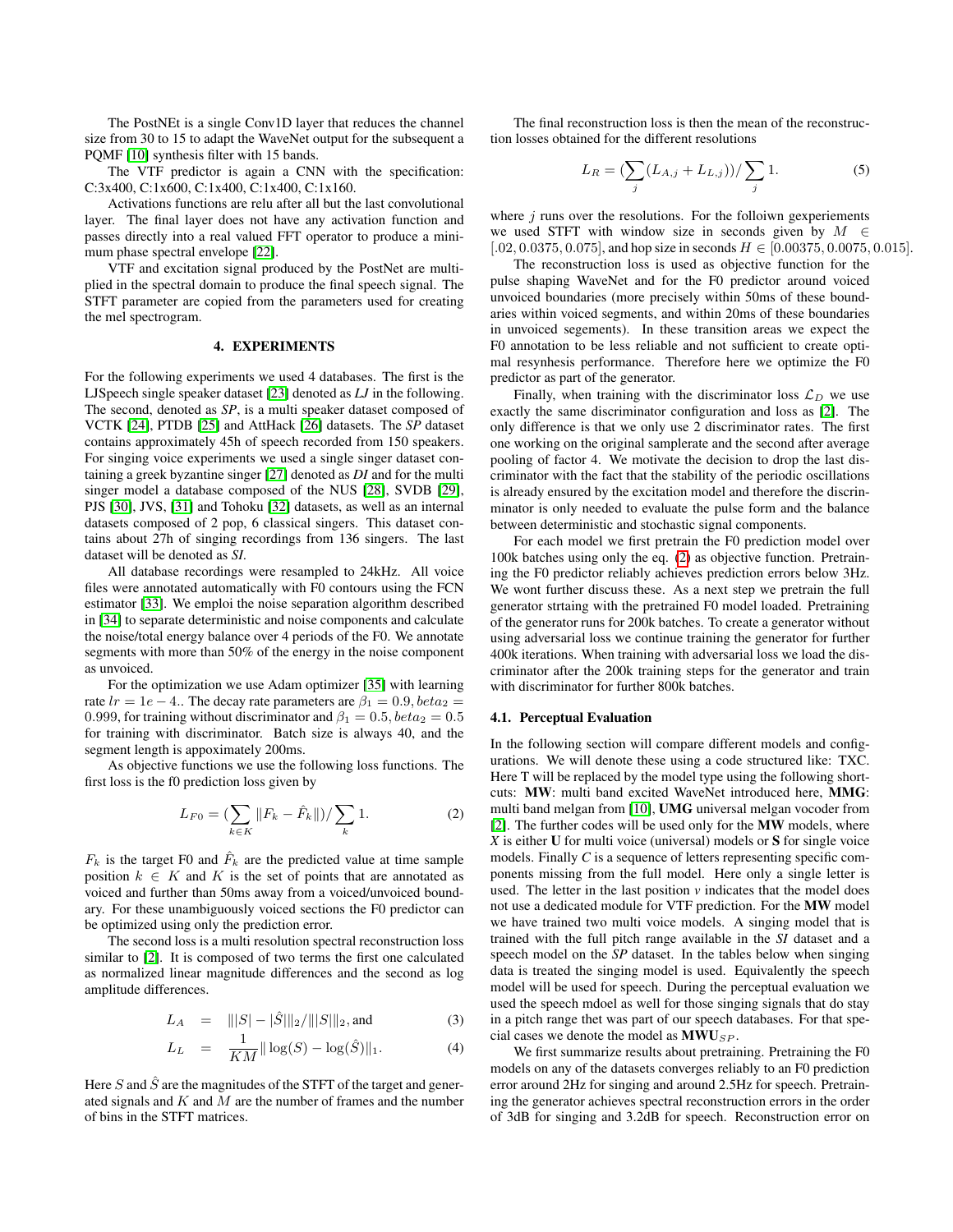the mel spectrogram is even smaller and generally <2dB. Listening to the generated sounds reveals a constant buzz in many of the noise sections. The main problem here are residual pulses that are not sufficiently suppressed by the pulse forming wavenet. To solve this problem we will use the time domain discriminators proposed originally in [\[36\]](#page-4-35).

# 4.2. Perceptual tests

We have conducted a perceptual test evaluating the perceived quality of the selected MWU and MWS models trained on multi and single user database. We will use seen and unseen speakers, languages, expressivities, as well as singing styles. For these tests we use three baselines. We used an open source multi-band mel-gan implementation<sup>[1](#page-3-0)</sup> and trained it for 1M iterations on the *DI* and *LJ* datasets. Further we downloaded original samples together with resynthesized results of the Universal MelGan model  $[2]^2$  $[2]^2$  $[2]^2$  and used these as a baseline for the multi voice models. Each of the tests has been conducted by 42 participants, consisting of audio and music professionals working at or with IRCAM and native English speak-ers recruited via the prolific online platform<sup>[3](#page-3-2)</sup>.

In contrast to perceptual tests performed in other studies our main interest is the perceptually transparent resynthesis of the original speech signal. Therefore we chose to perform a MUSHRA test containing the reference signal and a group of resynthesized signal that the participants can play as they like. The task given was to concentrate on any differences that might be perceived between the original and the resynthesis and to rate the peceived differences on a scale from 0 to 100 with categories imperceptible (80-100), perceptible, not annoying (60-80), slightly annoying (40-60), annoying (20- 40), very annoying (0-20). Results are listed in table table [\(1\)](#page-3-3). The first column indicates the data source the data is taken from. The second column marked HREF represents a hidden reference (copy of the reference) for which we expect and observe an evaluation around 90 for all cases. In the second column we find the MBExWN models trained on a multi voice dataset. In the sub sequent columns we find various baselines.

In the upper part of the table we find the perceptual evaluation of singing data. In the first line the evaluation data of the *SI* dataset is used. The result of the MWExWN model trained on the singing voice dataset is equivalent to the result of the hidden reference. In the second line we compare the multi singer model with dedicated single singer models trained on the *DI* dataset as well as the multi speaker model. Note that the singer *DI* is neither part *SI* nor of *SP*. The best result here is obtained by the the single singer MBExWN model. This model is trained exclusively on that singer. Both multi voice models, whether trained on sining or trained on speech achieve a rating in the highest category of the mushra test. The model achieving worst performance is the multi-band melgan trained as well on *DI*. The explanation here are instabilities in the synthesized F0 trajectory, sometimes the model even changes phonemes. This problem confirms our observation with the existing neural vocoders that tend to have probems with stable periodic oscillations. In the last two lines we use pop and metall solo singing as out of domain singing. Both multi voice models degrade somewhat for pop singing and produce an annoying quality for saturated metal singing. The model structure will need to change to support the characteristic sub harmonics of saturated voices. In the lower part of the table we find results for speech data. In the first line we see the multi speaker model

<sup>3</sup>Demo sounds are available under [http://recherche.ircam.](http://recherche.ircam.fr/anasyn/roebel/MBExWN_demo/) [fr/anasyn/roebel/MBExWN\\_demo/](http://recherche.ircam.fr/anasyn/roebel/MBExWN_demo/).

evaluated on its validation data. The model remains in the range of the highest MUSHRA quality. A likely reason for the sligh reduction are frequent pop noises in the speech signals. The model will not reproduce these perceptually transparent. In the second line we find the evaluation of the multi speaker model on an unseen speaker comparing to the MBExWN and MMG single speaker models trained on the evaluated speaker the MWS model is rated best but the differences are not statistically significant. The last model in the test is a MBExWN multi speaker model configure without the VTF component. This model is clearly perceived as less transparent, which validates the VTF as part of the model structure. In the last line we compare the data retrieved from the UMG demo site. The samples are considered out of domain samples (expressivity, language, speakers) for both the UMG and the MWU model. Comparing these two shows that the MWU model is ranked higher as the UMG model but this difference may not be significant.

| Singing Models/Singing Data |             |          |            |            |              |
|-----------------------------|-------------|----------|------------|------------|--------------|
| Data                        | <b>HREF</b> | MWU      | <b>MWS</b> | <b>MMG</b> | $MWU_{SP}$   |
| SІ                          | 90(4.2)     | 90(3.8)  |            |            |              |
| DI                          | 89 (4.6)    | 83(5.8)  | 89 (3.8)   | 66(8.4)    | 80(6.5)      |
| Pop-sing                    | 88 (4.7)    | 71(8.4)  |            |            | 76 (7.8)     |
| Met-sing                    | 91(2.8)     | 57 (9.9) |            |            | 55(8.8)      |
| Speech Data/Speech Models   |             |          |            |            |              |
|                             |             |          |            |            |              |
| Data                        | <b>HREF</b> | MWU      | <b>MWS</b> | MMG        | <b>MWU</b> v |
| SP                          | 92(2.8)     | 85 (7.3) | - I        |            |              |
| LJ                          | 90(3.6)     | 84(6.1)  | 85(5.1)    | 83 (5.6)   | 77 (6.9)     |
| Data                        | <b>HREF</b> | MWU      | UMG        |            |              |

<span id="page-3-3"></span>Table 1. Perceptual evaluation of the perceived difference beween original and resynthesis for different models and conditions.

# 4.3. Complexity

The multi speaker model with 320 WaveNet channels has about 10M parameters and achieves inference speed of 50kSamples/s when running on a single core of an Intel i7 laptop CPU. On a NVidia V100 GPU the inference rate of 2.4Msamples/s. These numbers compare favourably with the universal melgan [\[2\]](#page-4-7) that has 90M parameters and achieves an inference speed of 860kHz on a V100 NVidia GPU.

### 5. CONCLUSIONS

In this paper we have presented MBExWN a new neural vocoder with an externally excited WaveNet as source. A perceptual test has shown that the proposed model supports achieves near tranparent quality even for out of domain data. The signal degrades when confronted with rough and saturated voices. Further research will be conducted to solve these cases.

### 5.1. Acknowledgements

We would like to thank Won Jang for sharing information and materials related to the universal melgan.

<span id="page-3-1"></span><span id="page-3-0"></span><sup>1</sup><https://github.com/TensorSpeech/TensorflowTTS>

<span id="page-3-2"></span><sup>2</sup><https://kallavinka8045.github.io/icassp2021/>